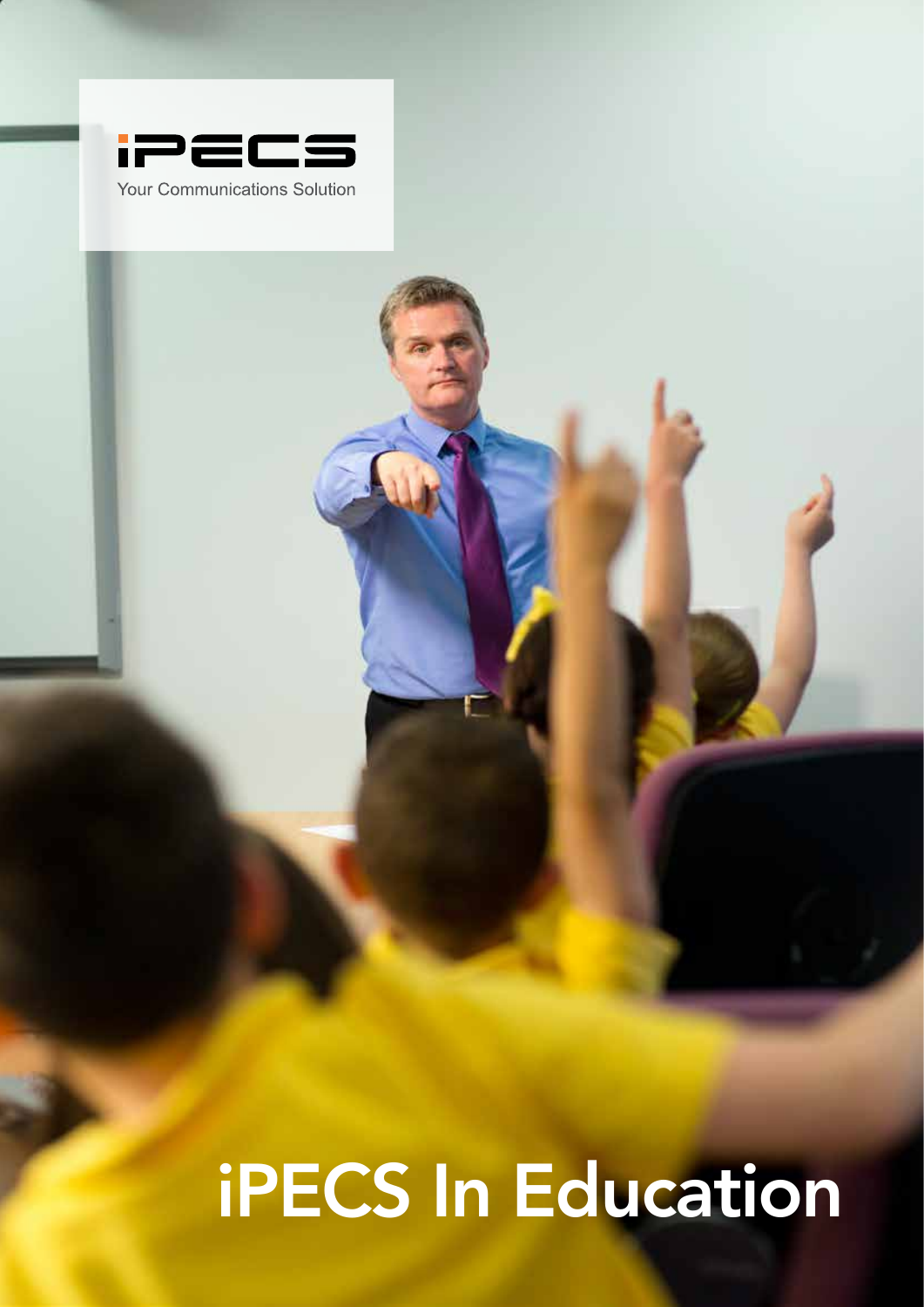# Powerful and reliable communications supporting UK Education

IP and Digital Hybrid unified communication platforms, data networking, productivity applications and desktop devices.

The iPECS range covers small to large schools, university campus and college requirements with a range of platforms that can scale to meet the needs of between 2 - 2000 users. Each platform utilises the same core features and software ensuring UK education can benefit from the power of iPECS.

iPECS delivers simple and reliable telephony with a feature set that empowers schools to save money, drive productivity and increase student satisfaction. With a range of embedded features that help your school excel, the flexibility to meet the needs of classroom, office, home or mobile users, iPECS is Your Communications Solution.

#### **Simple,flexible, mobile**

- Intuitive interface helping users across the school to quickly grasp the benefits of iPECS technology.
- Flexible architecture ensuring iPECS can grow and adapt with your schools development
- Ensure your staff are always available providing access to school communications over any device, deskphone, hotdesk, smartphone, laptop, DECT or WiFi

#### **Parent teacher communication**

- Virtual mailbox for every teacher in your school without the additional cost of a handset improving parent teacher communication.
- Voicemail to email integration helping manage high volumes of incoming messages such as absence reporting or information requests
- Hotdesking helping teachers login to their personal settings at any desk across the school

#### **Supporting the connected school**

- Distributed architecture supports deployment of your communications system across multiple locations across your campus
- Provide access to communication in every classroom with pin code access to prevent misuse
- Communicate quickly with the school staff using multi-party conferencing to rapidly disseminate news and updates

#### **Cost efficient communication**

- Highly featured straight out of the box without expensive licence options - voicemail, auto-attendant, voicemail to email, smartphone integration, on-demand call recording and much more.
- Specialist features designed to support staff across the school from Principal to caretaker, delivering a tailored solution for every user.

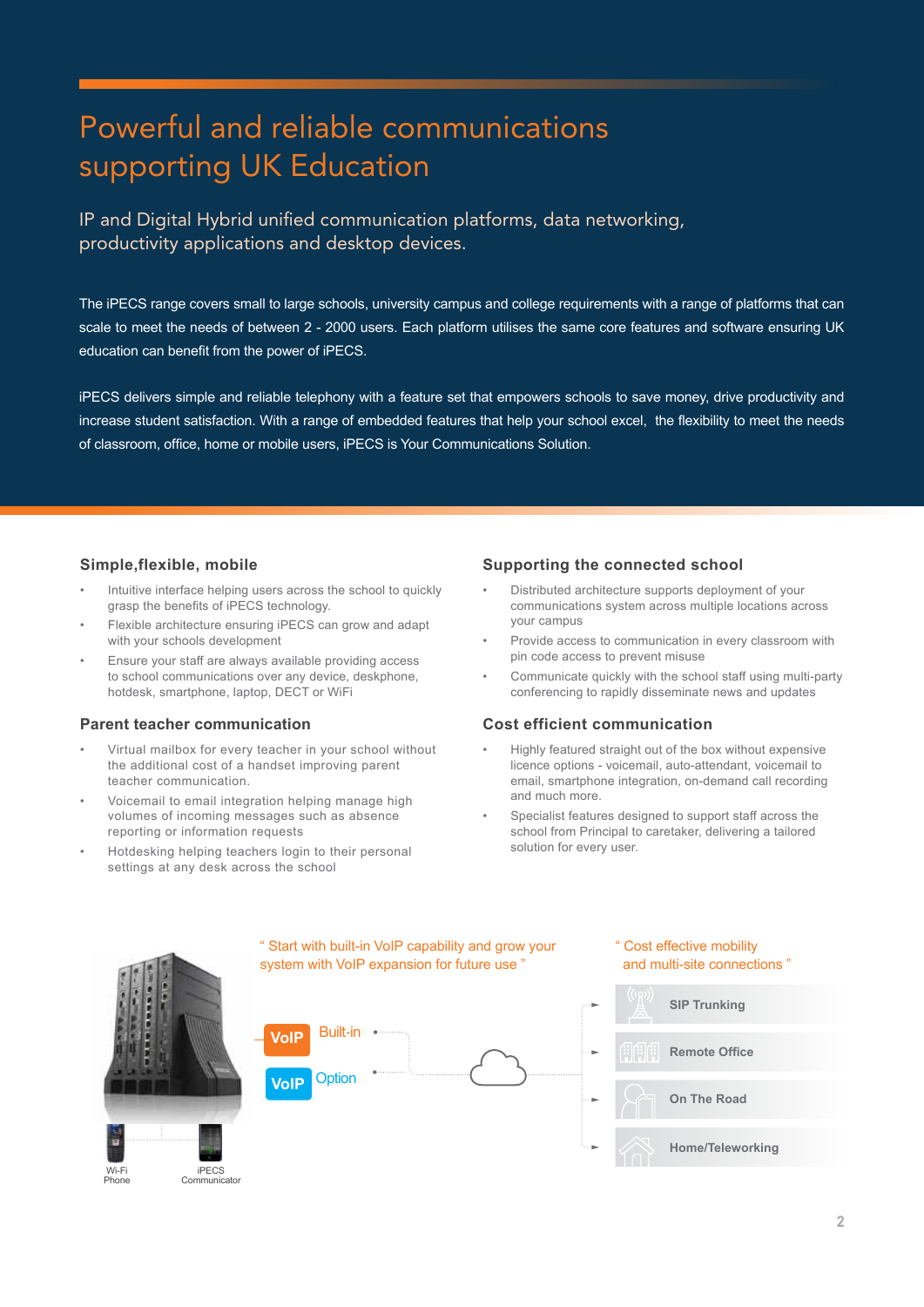# Telephony For All Of Your Team

#### **Head Teacher**

"iPECS helps me run the school, providing the service and communication parents need and keeping control of my costs. Every member of the team gets the communications tools they need to do a great job."

#### **Teacher**

"Having contact with parents is critical to my job and iPECS allows me to respond to messages without interrupting teaching time."

#### **Teaching Assistant**

"The one to one support I can provide to pupils is enhanced through regular contact with parents and being able to better understand their progress at home."

# を出会命の

#### **Deputy Head**

"I can quickly and easily communicate with all of my teams wherever I am as my smartphone is integrated into the system meaning everyone can easily reach me anytime."

#### **Department Head**

"Being available to my team is a critical part of the job and iPECS helps me stay in contact."

#### **IT Manager**

"With an intuitive web interface I can make changes myself and complete handset moves quickly and easily without having to contact my provider. This saves time and money for the school. "

#### **Receptionist**

"iPECS helps me to handle large volumes of calls and messages from parents quickly at peak times. Implementing absence reporting through iPECS voicemail has transformed my day. "

#### **Caretaker**

"My mobile handset means wherever I am everyone can still easily reach me.

#### **Parent**

"Being able to access term times, timetables, exam information and other updates really helps me manage my busy lifestyle. Knowing my child's teacher is available to contact gives me a real sense of reassurance."

**School Governor** "With iPECS I can be completely

confident that we can quickly react to situations and rapidly communicate information to parents be it severe weather, exam timetables or school trip information."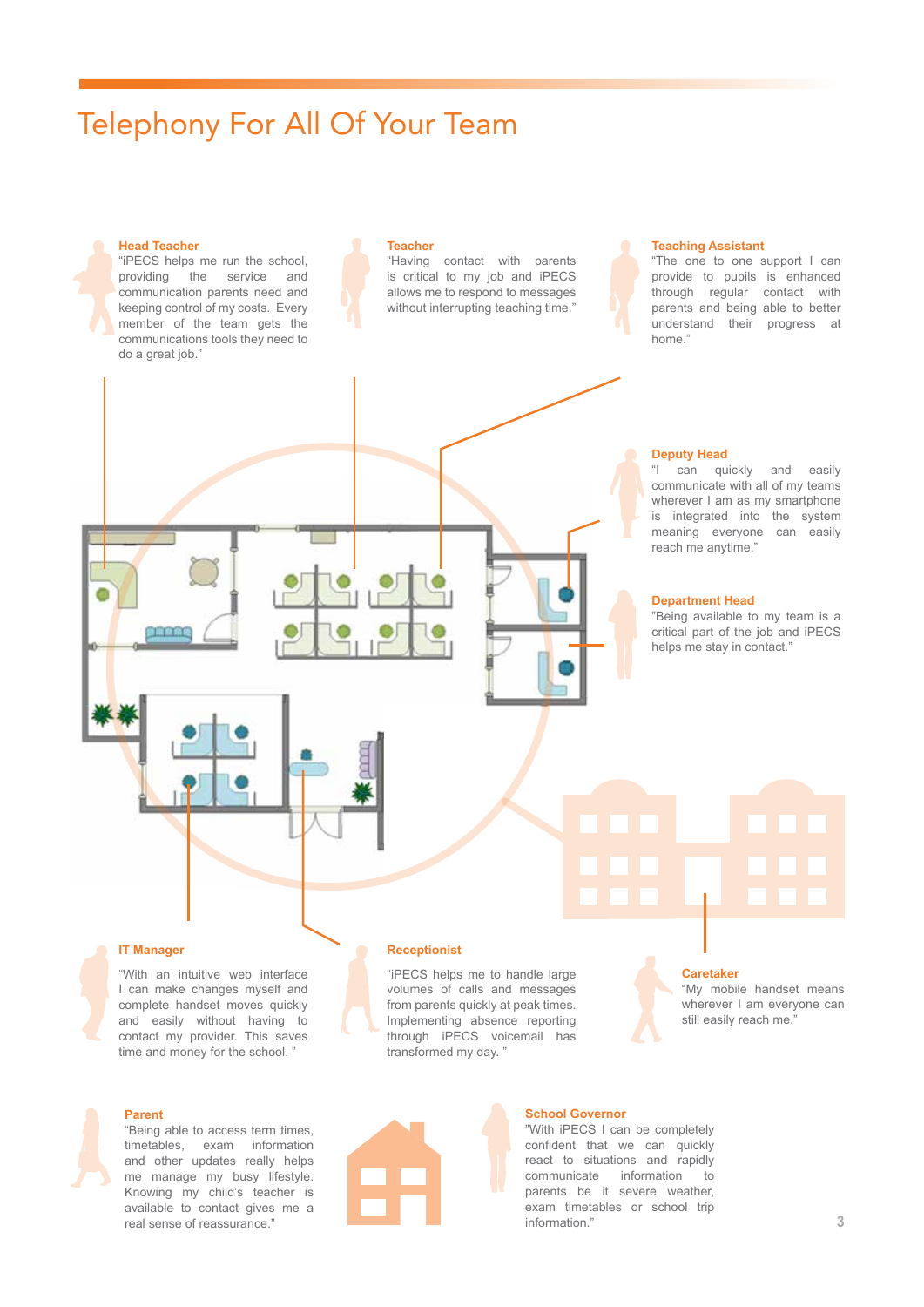11.00am Team conference call

Monday

25

# Be in the office... ...even when you're not

# Mobile Working

#### **Ericsson-LG iPECS mobile working at a glance...**

- Remote IP phones enabling you to use your phone wherever you are.
- Communicator smartphone app extending the power of the your iPECS telephone system to your mobile.
- Phontage PC based softphone puts your phone on your computer desktop helping you easily access your phone system from anywhere.
- GDC DECT phones or wifi WIT phones provide secure and reliable mobile handsets for your telephone system.



Whether it's in the office, in the school gym, traveling to a conference or working from home Ericsson-LG delivers a consistent experience enabling you to make the most of your communications investment wherever you are. Work is increasingly less about a location and more about having access to the tools and connectivity required to do your job. The Ericsson-LG iPECS delivers a range of mobility solutions designed for today's business.



€

**Deliver the same powerful iPECS user experience regardless of device, network or location:** the power of the iPECS communication platform remains the same ensuring your team always have technology they understand and know they can rely on.



**Be more available to vour stakeholders and staff:** improve education outcomes by making sure your teams are more available to your stakeholders. Receiving and responding to a call can make a big difference. iPECS technology ensures teams can respond quickly wherever they are.



**Free your team to work where and when they want:** using Ericsson-LG iPECS technology you can enable secure and simple access to your communications platform regardless of location. Utilising Communicator smartphone app, PC based soft phone app, Wifi handsets, DECT handsets or UC applications iPECS frees your team to communicate wherever they are.



**Deploy mobile working with clear and manageable costs:** mobile working can often be a costly exercise if deployed without clear visibility and cost control. Utilising iPECS technology and applications you can deploy BYOD (bring your own device) solutions, home working and international access without losing control and without facing high call charges. iPECS mobility solutions all link directly back to your main communications platform ensuring you utilise the best call rates, access technologies and maintain full visibility and control of every call made regardless of location.



**Make more of your smartphone investments:** with typical smartphones costing in excess of £500 making sure you get return on investment for your team is critical. iPECS helps you make more of your mobile assets and save money by reducing expensive tariff use and helping you manage costs.

Ericsson-LG iPECS technology helps you to make the most of all of your teams and devices ensuring that critical communications can always be delivered simply, securely and cost effectively. Start winning with the power of iPECS technology today by contacting your iPECS Authorised Reseller and discovering how mobile working solutions can help your school.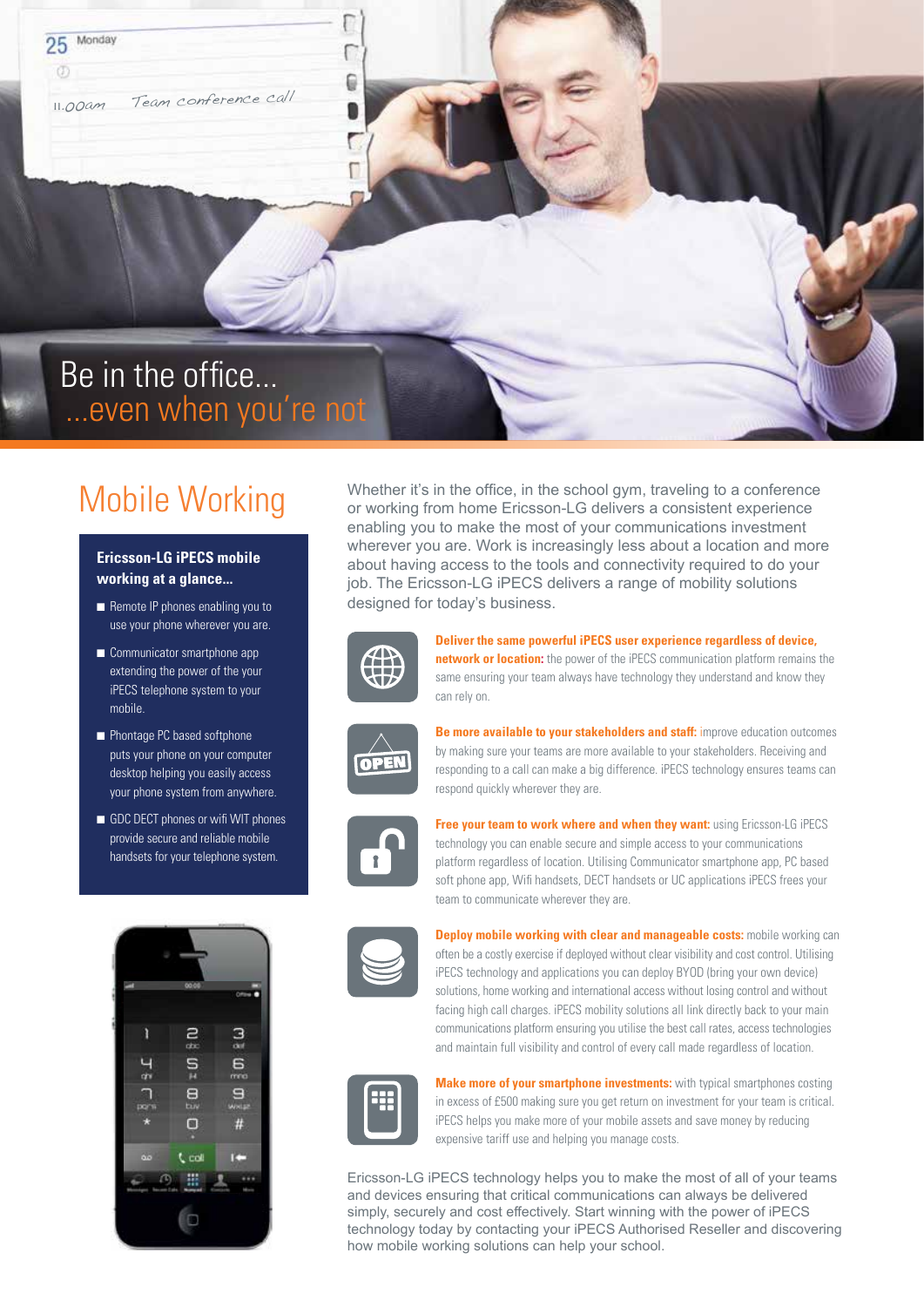# Ericsson-LG Applications

Applications are an integral part of any telephone system and enable users to integrate iPECS telephony into their smartphone and PC platforms. iPECS is optimised to deliver fully integrated applications that help you be more productive and efficient.

#### **iPECS Communicator**

A SIP based softphone for users who need to keep seamless communications with a single number.

- Phone book / call log / paging
- 3way conference call
- SMS/broadcast message sending and receiving
- One-touch blind/consult transfer



iPECS Communicator on Android or iOS

#### **iPECS Phontage**

A simple desktop software tool to replace or complement your desk phone enabling you to use your phone from your PC.

- Phone book / call log / paging
- Microsoft Outlook integration
- Click to dial and click to record calls
- Video conferencing

#### **iPECS Attendant**

An operator console helping school receptionist or front desk staff handle high call volumes.

- Operating without an external phone
- Call recording / Call statistics / Call history
- Presence, short cuts and on screen call control

#### **iPECS IPCR**

A call recording and monitoring solution tightly integrated with iPECS call platforms.

- Centralised or distributed call recording
- Encryption enabled call recording
- Multi party conference call recording up to 13 party access



iPECS Phontage



iPECS Attendant



iPECS IPCR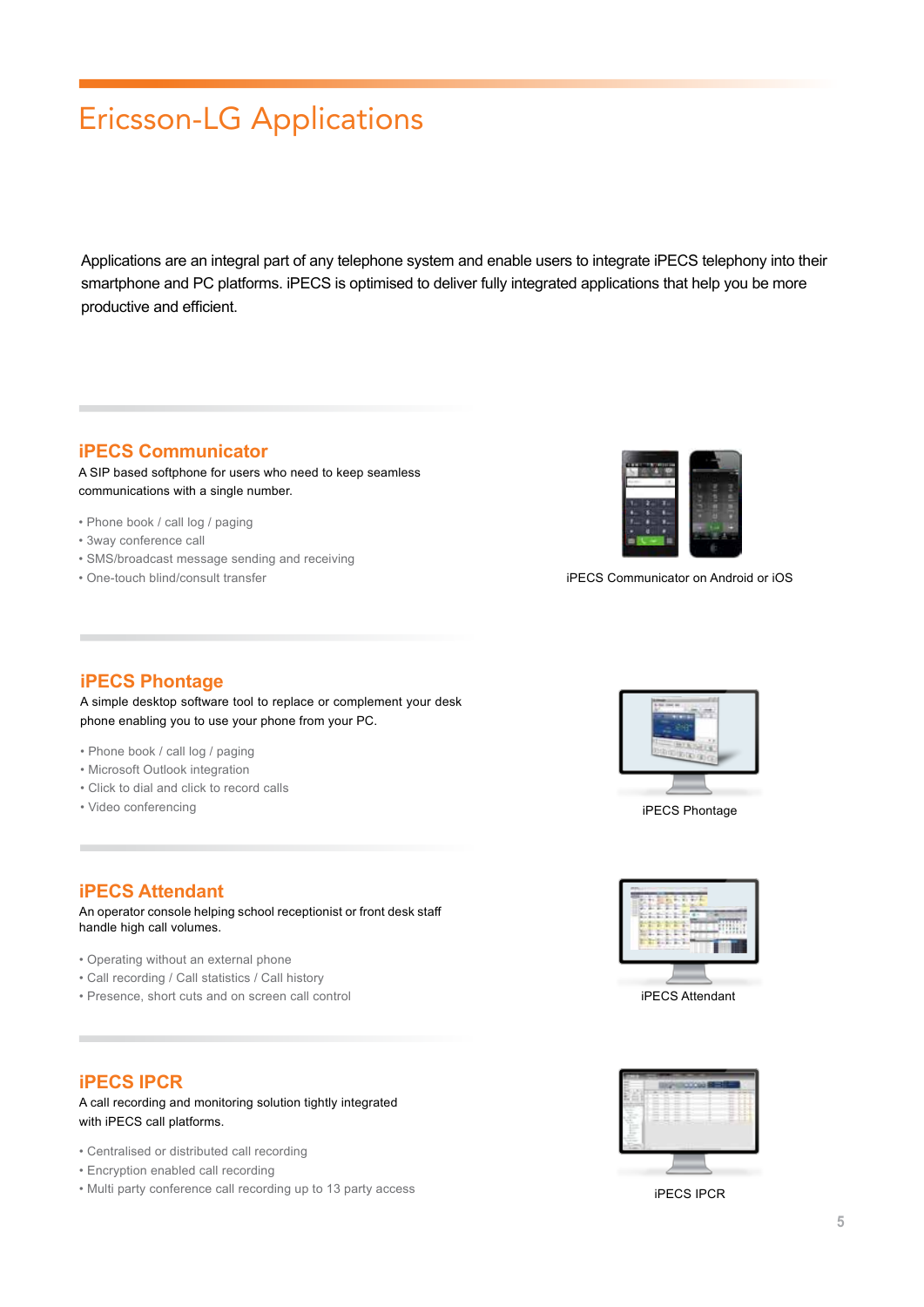# Integrated Applications

The iPECS open architecture means that integrated third party applications are able to leverage the full power of the iPECS platform and ensure you can build a complete solution around the platform.

#### **icall suite**

#### Productivity Through Intelligence

icall is designed to integrate into the iPECS platform and use the data and system functionality to deliver you greater insight and control of your communications platform. icall modules cover call reporting, recording and desktop call control.

#### **report**

#### Log and analyse your communications

- Customised and scheduled call reports and analysis
- Real time dashboard and wallboard displays

#### **record**

#### record your calls for training, compliance and assurance

- Simple retrieval, play back and call evaluation
- Easily record ISDN2, ISDN 30, Analogue or SIP trunks

#### **connect**

#### Bring your telephony to your desktop

- Screen pop and click to call from your favourite applications
- See colleagues presence and share a company wide address book





icall report dashboard



icall record

#### **PHONE-LINK**

Integrated telephony from your desktop delivering call control and full integration into Education specific applications such as SIMS, EBS and PASS

- Screen popping of key applications
- Integration into Microsoft Outlook and other applications
- Share presence busy status and internal messaging
- Click to dial from websites or applications



PHONE-LINK Desktop Call Control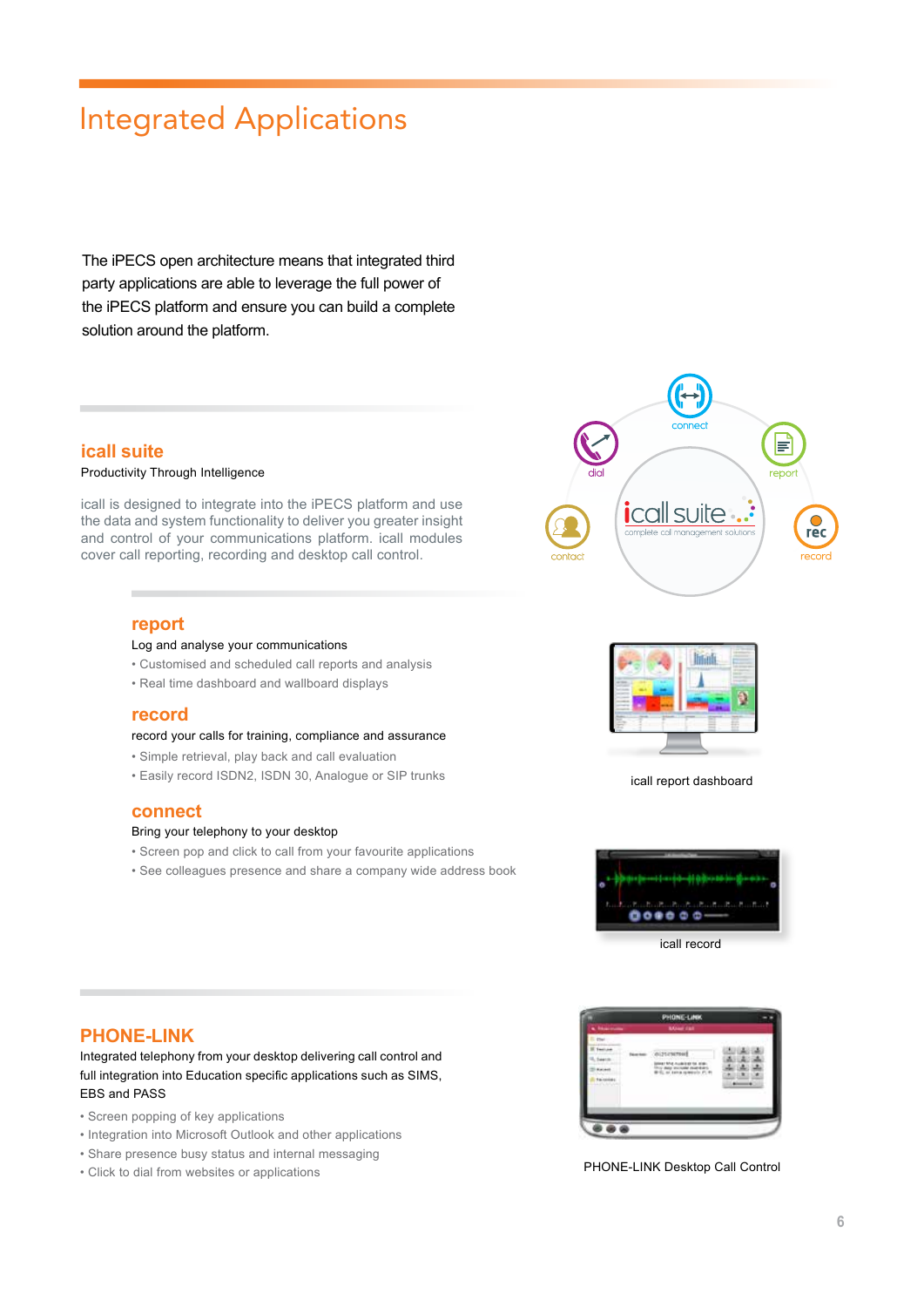### Handsets

The iPECS supports an extensive range of handsets including digital and IP phones, SIP phones, DECT, Mobile Client, and an IP Conference Phone. These handsets are designed to meet the needs of a wide range of users across your business and always deliver the best combination of features and functionality at the right price point.

#### ■ **IP Phones include**





LIP-9070 • Touch screen executive video phone

LIP-8040E

• Executive phone



LIP-8024E • High call volume and attendant phone



LIP-8012E • Mid-range phone



LIP-8002E/AE • Entry level phone

#### ■ **Digital Phones include**



LDP-9030D • Executive and high call volume phone



LDP-9008D • Mid-range phone



LDP-7024D • High call volume and attendant phone



LDP-7008D • Mid-range phone



LDP-7004N • Entry level phone

#### ■ **DECT and WiFi Phones**



GDC-500H • DECT handset for roaming access to iPECS in your office or warehouse



GDC-450H • Robust DECT handset for roaming access to iPECS in your office or warehouse



WIT-400HE • Wifi handset for roaming access to iPECS in your office



WIT-400H • Wifi handset for roaming access to iPECS in your office

#### ■ **Conference Phone**



ACT-50 • Conference phone for meetings and group calls

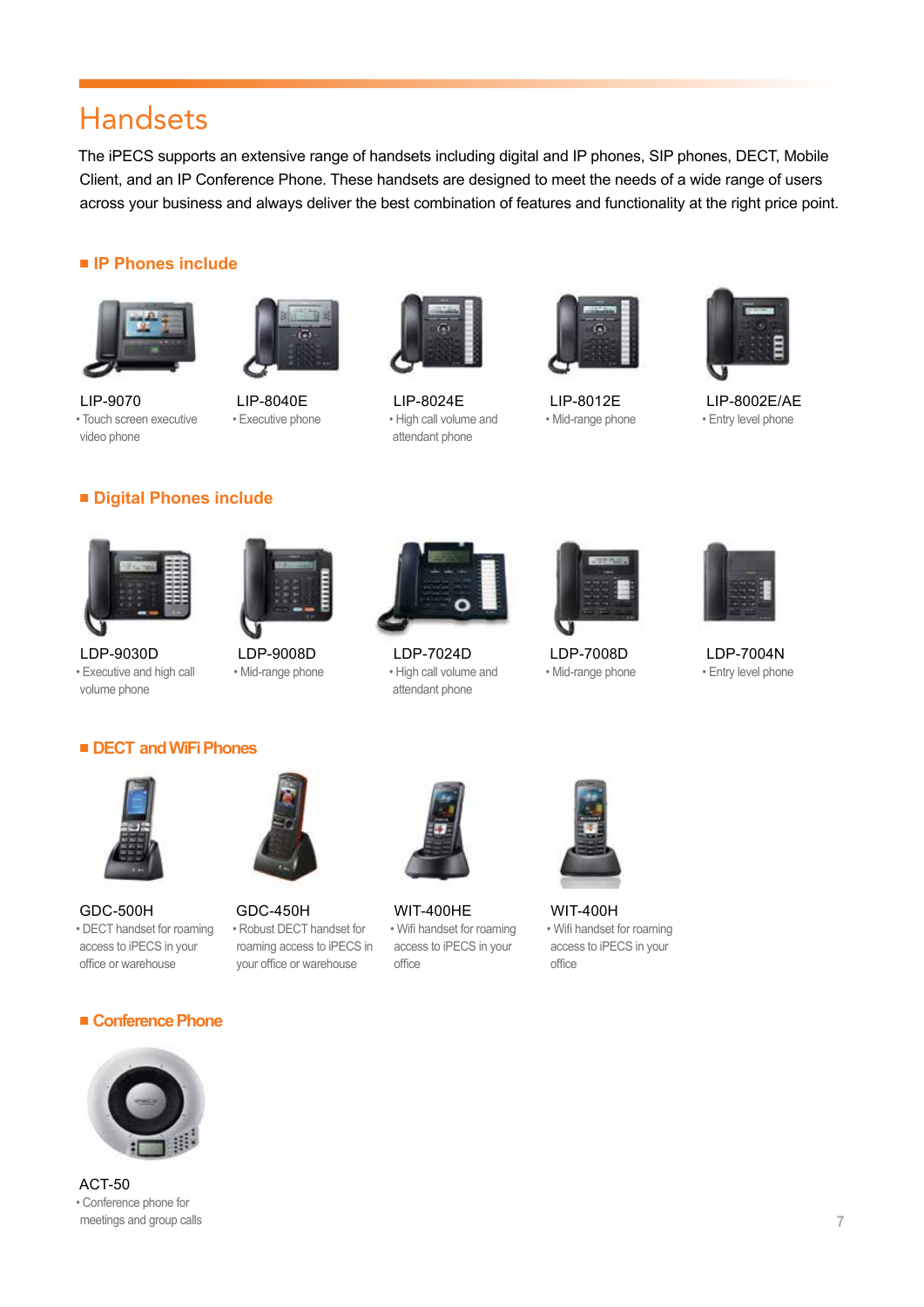# Simple Desk Phone Features

The iPECS platform is designed to deliver powerful features to users across your business through simple and intuitive handsets and applications. iPECS helps your teams quickly understand the benefits and start using them as part of their everyday work processes. With simple to understand short cuts, feature keys and LCD screen information there is no need for training or complex user manuals.

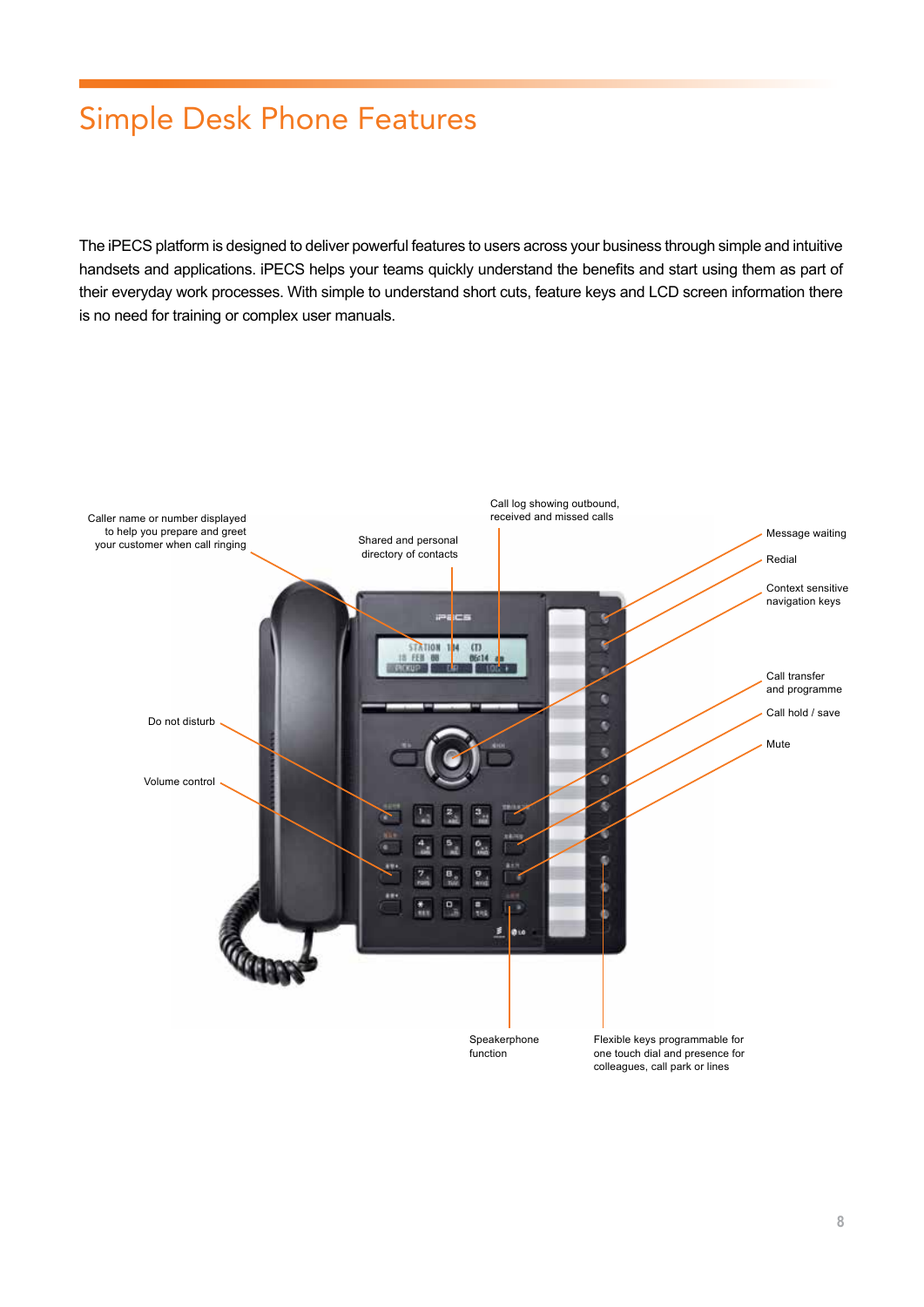# Platform for Communications



# Why iPECS in Education?

Ericsson-LG iPECS is used by education establishments across the globe to deliver critical communications to teaching, support staff and educational leaders, at home, in the classroom or school office or across the school campus. The iPECS platform ensures staff stay connected to each other and to parents and pupils at all times.

Key iPECS features include:

- Ease of use
- Integrated voicemail and auto attendant supporting absence reporting and parent update lines
- Mobile working for staff across the school
- Voice conference rooms and multi-party calling to help you communicate with the whole school staff
- Remote and home based working applications providing access to the school communications platform regardless
- of location
- Ericsson-LG and third party integrated applications
- SIP ready helping you access the latest cloud features and cost efficient connectivity
- Wide range of handsets, smartphone app and specialist phones
- Virtual voicemail boxes for shared access on staff room phones
- Voicemail to email to help you receive and access messages without leaving your desk
- On-demand or specialist call recording
- IP, digital or SLT options to suit your school at your pace

**All of this delivered at a cost you can afford and working with a local specialist iPECS authorised reseller who can help you implement a truly tailored communication solution. Start winning with iPECS today.**